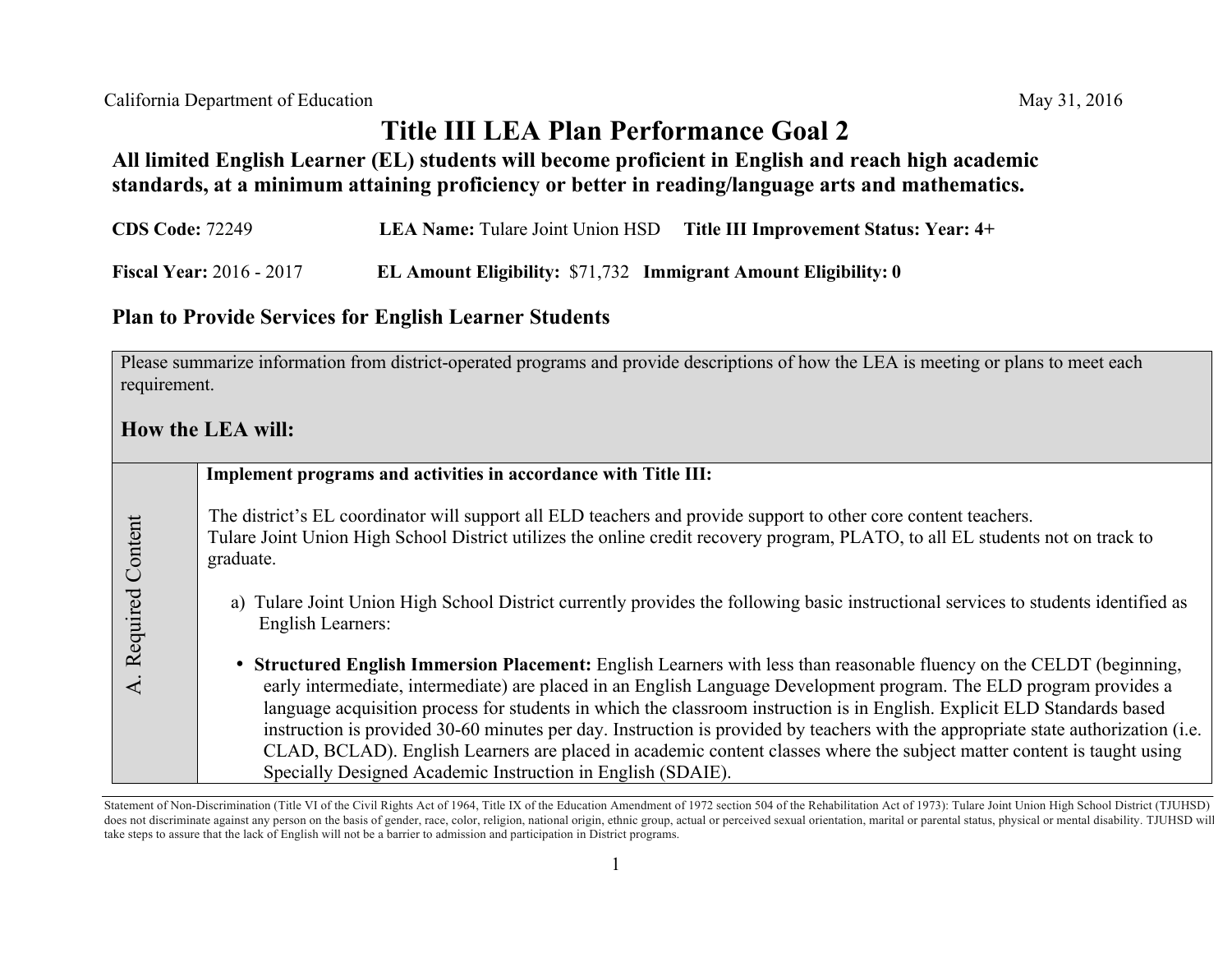| • English Language Mainstream Placement: English Learners with reasonable fluency on the CELDT (Early Advanced or<br>Advanced) are placed in an English mainstream course. The English Language Mainstream courses are intended to develop<br>English literacy and academic skills at grade level. The program uses district-adopted materials in English and all subjects are<br>taught in English. The district provides services to English Learners to ensure that they are acquiring English language<br>proficiency and meeting academic content standards. Subject matter content is taught using Specially Designed Academic<br>Instruction in English (SDAIE). |
|-------------------------------------------------------------------------------------------------------------------------------------------------------------------------------------------------------------------------------------------------------------------------------------------------------------------------------------------------------------------------------------------------------------------------------------------------------------------------------------------------------------------------------------------------------------------------------------------------------------------------------------------------------------------------|
| b) Tulare Joint Union High School District will use Title III funds to provide the following supplemental services:<br>Tutorials (before and after school hours)<br>Purchase supplementary materials<br>Intervention programs during the school day<br>$\bullet$                                                                                                                                                                                                                                                                                                                                                                                                        |
| c) Tulare Joint Union High School District will provide on-going professional development for teachers and administrators. All<br>training will be based on the CA Common Core State Standards (CCSS), Next Generation Science Standards (NGSS), and CA<br>English Language Development Standards for accelerating language acquisition and academic achievement.                                                                                                                                                                                                                                                                                                       |
| d) Fully implement the use of materials and strategies across Math, ELA, Science, and Social Science designed to support English<br>Learners.                                                                                                                                                                                                                                                                                                                                                                                                                                                                                                                           |
| Use the subgrant funds to meet all accountability measures:                                                                                                                                                                                                                                                                                                                                                                                                                                                                                                                                                                                                             |
| Implement an ongoing EL monitoring system that gives teachers and administrators easy access to relevant EL student<br>a)<br>information (i.e. CELDT level, CAASPP).                                                                                                                                                                                                                                                                                                                                                                                                                                                                                                    |
| The district has set annual goals for EL students in the areas of ELD, ELA, and Math. The California English Language<br>b)<br>Development Test (CELDT) is used to measure ELD growth. District assessments, CAASPP Interim Assessments, and<br>CAASPP Summative Assessments are used to measure ELA and Math growth. When English Learners are identified as not<br>making adequate progress, the district will use Title III funds to:                                                                                                                                                                                                                                |
| Purchase supplementary materials to increase EL student access to the core curriculum areas and English Language<br>Development.                                                                                                                                                                                                                                                                                                                                                                                                                                                                                                                                        |
| Provide on-going professional development and coaching to teachers in high-quality, standards based instruction in ELD,<br>English-Language Arts, and Math for English Learners.                                                                                                                                                                                                                                                                                                                                                                                                                                                                                        |
| Provide release time for teachers to collaborate around curriculum development, instructional strategies and data analysis<br>$\bullet$                                                                                                                                                                                                                                                                                                                                                                                                                                                                                                                                 |

**<sup>2</sup>** Statement of Non-Discrimination (Title VI of the Civil Rights Act of 1964, Title IX of the Education Amendment of 1972 section 504 of the Rehabilitation Act of 1973): Tulare Joint Union High School District (TJUHSD) does not discriminate against any person on the basis of gender, race, color, religion, national origin, ethnic group, actual or perceived sexual orientation, marital or parental status, physical or mental disability. TJUH take steps to assure that the lack of English will not be a barrier to admission and participation in District programs.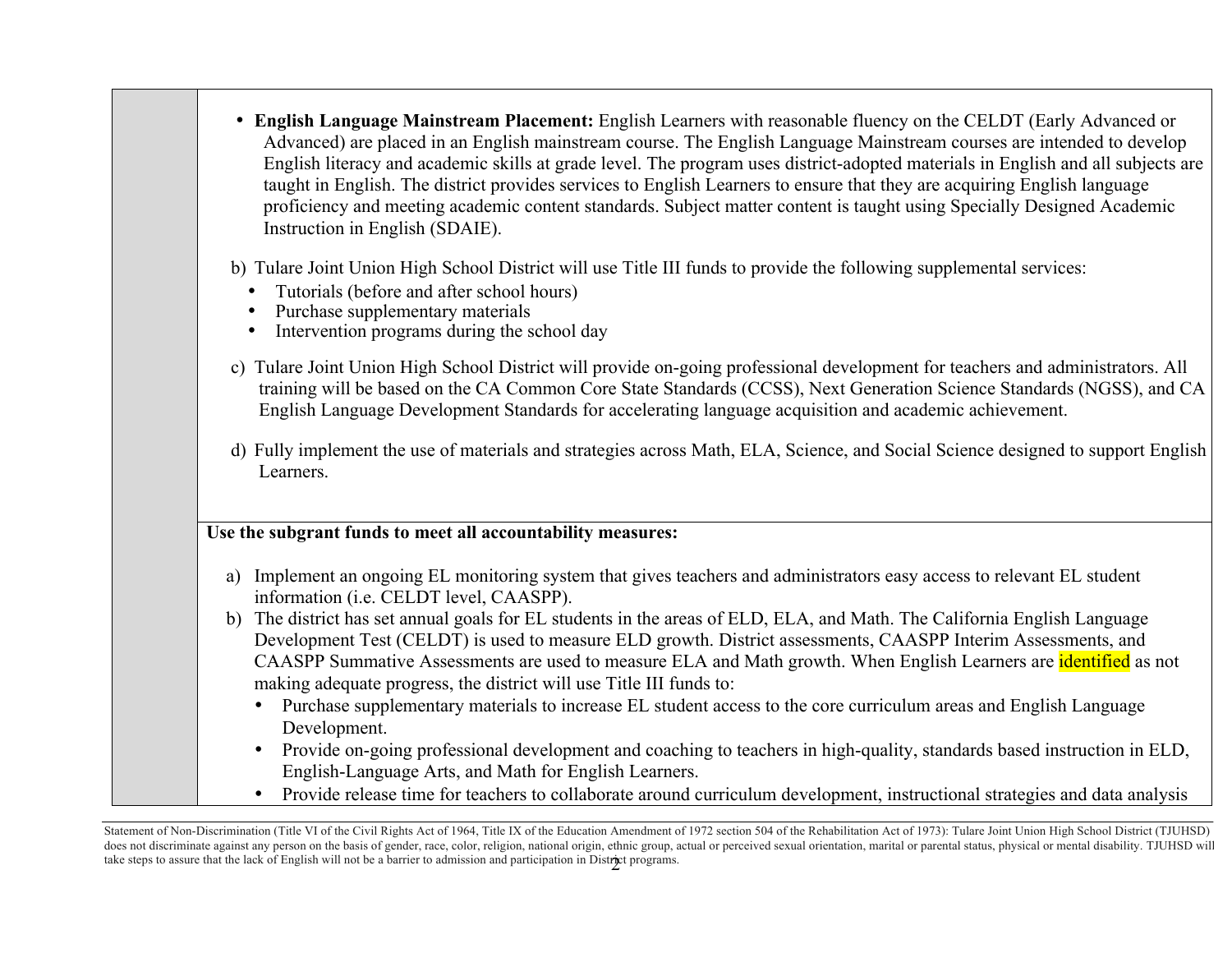related to English Learners.

#### **Hold the school sites accountable:**

- a) Tulare Joint Union High School District is committed to monitoring the academic achievement of English Learners in all subject areas. The Principal, EL site coordinator, district EL coordinator, and ELD Chairs monitor EL student placement in classes, ensure appropriate teacher authorizations (Principal), visit classrooms to monitor ELD and SDAIE lesson/strategy implementation, and schedule and attend ELAC meetings to ensure the implementation of district plans to meet the language and academic needs of ELs. If a school has not met yearly progress targets, a session is held and necessary programmatic changes are implemented. Title III funds will be used to provide on-going professional development for administrators and teaching staff in:
	- Observations for ELD and SDAIE instruction
	- Understanding state and federal mandates for English Learners
	- Effective scientifically research-based instructional strategies for ELs
	- Professional Learning Communities training
	- Data analysis of EL academic progress

## **Promote parental and community participation in programs for ELs:**

- a) Tulare Joint Union High School District will promote active involvement of EL parents and the community. All schools involve EL parents in the development of site plans and have an appropriately constituted English Learner Advisory Council (ELAC). Each school has a representative on the District English Learner Advisory Council (DELAC). Leadership and parent involvement enrichment workshops will be offered. Title III funds will:
	- Provide written and oral translations for parent outreach
	- Provide training for parents to develop skills and strategies to assist their children
	- Purchase materials to be used in parent involvement activities

take steps to assure that the lack of English will not be a barrier to admission and participation in Distr**i**ct programs. Statement of Non-Discrimination (Title VI of the Civil Rights Act of 1964, Title IX of the Education Amendment of 1972 section 504 of the Rehabilitation Act of 1973): Tulare Joint Union High School District (TJUHSD) does not discriminate against any person on the basis of gender, race, color, religion, national origin, ethnic group, actual or perceived sexual orientation, marital or parental status, physical or mental disability. TJUH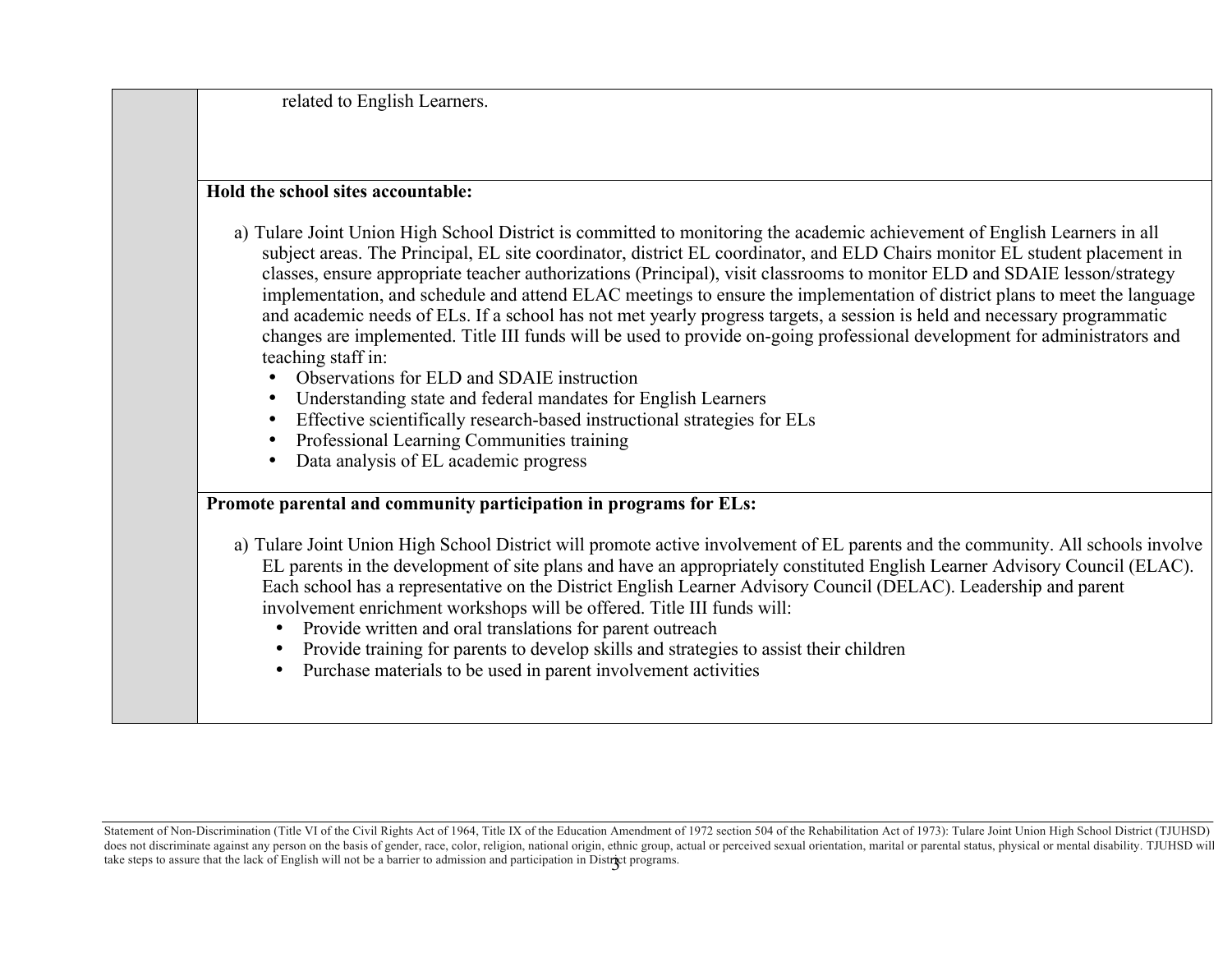|                                        | How the LEA will:                                                                                                               | Persons<br>Involved/<br>Timeline                                                                                                       | Related<br>Expenditures                        | Estimated<br>Cost | Funding<br>Source<br>(EL,<br>Immigrant, |
|----------------------------------------|---------------------------------------------------------------------------------------------------------------------------------|----------------------------------------------------------------------------------------------------------------------------------------|------------------------------------------------|-------------------|-----------------------------------------|
|                                        |                                                                                                                                 |                                                                                                                                        |                                                |                   | or other)                               |
|                                        | Provide high quality language instruction:                                                                                      |                                                                                                                                        |                                                |                   |                                         |
|                                        | a) Continue to use the EDGE curriculum for each ELD level.                                                                      | a) Assist.<br>Superintendent /<br>Aug. 2016 – June<br>2017 (Daily)                                                                     | a) Printed<br>Materials                        | a) $$2,500$       | a) Instructional<br>Materials<br>Funds  |
|                                        | b) Continue to use Academic Vocabulary Toolkit                                                                                  | b) Assist.<br>Superintendent /<br>Aug. 2016 – June<br>2017 (Daily)                                                                     | b) Printed<br>Materials                        | b) $$1,500$       | b) Instructional<br>Materials<br>Funds  |
|                                        | c) Formative assessments and pacing guides will be used to<br>monitor student achievement.                                      | c) Principal, Site $ c $ Time to plan<br>EL Coordinator,<br>District ELD<br>Coordinator /<br>Aug. 2016 – June<br>2017 (Bi-<br>Monthly) | and analyze<br>formative<br>assessment<br>data | c) $$1,500$       | c) Professional<br>Dev. Funds           |
| Required<br>Content<br>$\overline{B}.$ | d) English Learners not making annual progress towards<br>achieving proficiency on the CELDT will receive academic<br>tutoring. | d) Principal, Site d) Teacher Pay<br>EL Coordinator,<br>District ELD<br>Coordinator /<br>Aug. $2016 -$ June                            |                                                | d) \$25,998       | d) Title III                            |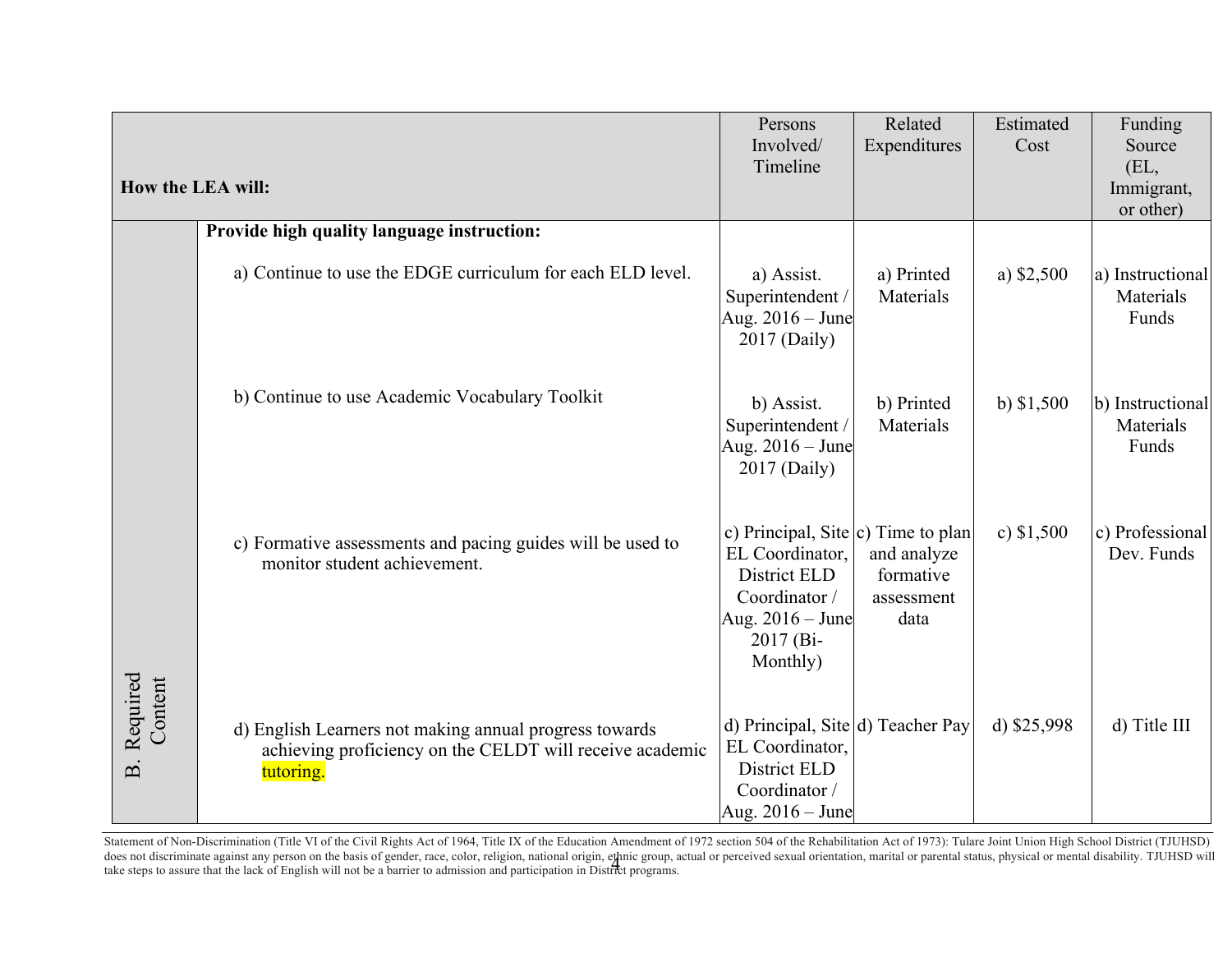|                                                                                                                                        | 2017 (Daily)                                                                                                              |          |          |          |
|----------------------------------------------------------------------------------------------------------------------------------------|---------------------------------------------------------------------------------------------------------------------------|----------|----------|----------|
| e) Monitor English Learner progress every six weeks using<br>progress reports, benchmark data, and teacher contact.                    | e) Principal, Site<br>EL Coordinator,<br>District ELD<br>Coordinator /<br>Aug. 2016 – June<br>2017 (Every 6)<br>Weeks)    | e) N/A   | e) N/A   | e) N/A   |
| f) Reclassified Fluent English Proficient (RFEP) students will<br>be monitored to ensure they are succeeding in mainstream<br>courses. | f) Principal, Site<br>EL Coordinator,<br>District ELD<br>Coordinator /<br>Aug. $2016 -$ June<br>2017 (Every Six<br>Weeks) | f) $N/A$ | f) $N/A$ | f) $N/A$ |
| g) Provide ELD instruction using the CA CCSS and the CA ELS $ g\rangle$ All Teachers /<br>Standards.                                   | Aug. $2016 -$ June<br>2017 (Daily)                                                                                        | g) N/A   | g) N/A   | g) N/A   |
| h) Provide daily, integrated ELD instruction to English Learners.                                                                      | h) Core Subject<br>Teachers / Aug.<br>$2016 -$ June 2017<br>(Daily)                                                       | h) $N/A$ | h) N/A   | h) N/A   |
| i) Monitor use of the ELD curriculum and instructional time<br>with frequent classroom visits.                                         | i) Principal, EL<br>Site Coordinator<br>/ Aug. $2016 -$                                                                   | i) $N/A$ | i) N/A   | i) N/A   |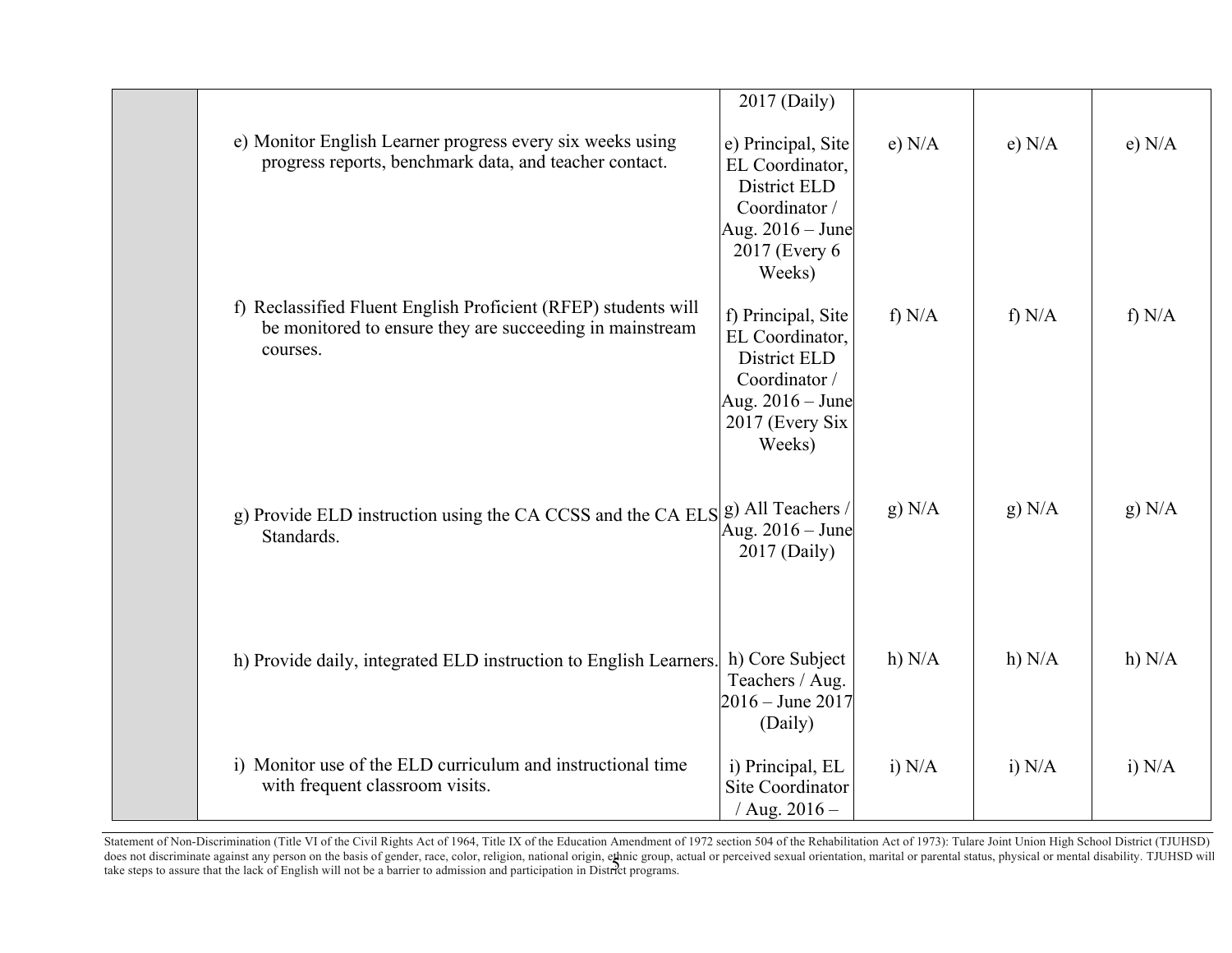| j) Provide each teacher of English Learners with a variety of<br>data to inform instruction.                                                                                           | June 2017<br>(Weekly)<br>j) Principal, Site<br>EL Coordinator,<br>District ELD                                                    | $i)$ N/A                                                        | $i)$ N/A                | $i)$ N/A                                                       |
|----------------------------------------------------------------------------------------------------------------------------------------------------------------------------------------|-----------------------------------------------------------------------------------------------------------------------------------|-----------------------------------------------------------------|-------------------------|----------------------------------------------------------------|
| k) TJUHSD will provide release time for ELD teachers to<br>collaborate around curriculum development, instructional<br>strategies and data analysis related to English Learners.       | Coordinator /<br>Aug. 2016 – June<br>2017<br>(Once every six<br>weeks)<br>k) Assist.<br>Superintendent /<br>Twice per<br>semester | $k)$ Sub<br>Coverage                                            | k) $$6,480$             | k) Title III                                                   |
| Provide high quality professional development:                                                                                                                                         |                                                                                                                                   |                                                                 |                         |                                                                |
| 1) TJUHSD will provide professional development to teachers,<br>principals, administrators, and other personnel on how to<br>improve instruction and assessments for English Learners. | 1) District ELD<br>Coordinator /<br>Aug. $2016 -$ June<br>2017                                                                    | $1)$ Sub<br>Coverage /<br>Conferences<br>and Travel<br>Expenses | 1) $$2,250/$<br>\$6,000 | l) Title III                                                   |
| m) TJUHSD will provide professional development to ELD<br>teachers on AVID strategies.                                                                                                 | m) District AVID<br>Director / Once<br>per semester                                                                               | m) Sub<br>Coverage /<br>Printed<br>Materials                    |                         | m) $$2,00/$500 \,  m)$ PD funds &<br>Instr. Materials<br>Funds |
|                                                                                                                                                                                        |                                                                                                                                   |                                                                 |                         |                                                                |

6 Statement of Non-Discrimination (Title VI of the Civil Rights Act of 1964, Title IX of the Education Amendment of 1972 section 504 of the Rehabilitation Act of 1973): Tulare Joint Union High School District (TJUHSD) does not discriminate against any person on the basis of gender, race, color, religion, national origin, ethnic group, actual or perceived sexual orientation, marital or parental status, physical or mental disability. TJUH take steps to assure that the lack of English will not be a barrier to admission and participation in District programs.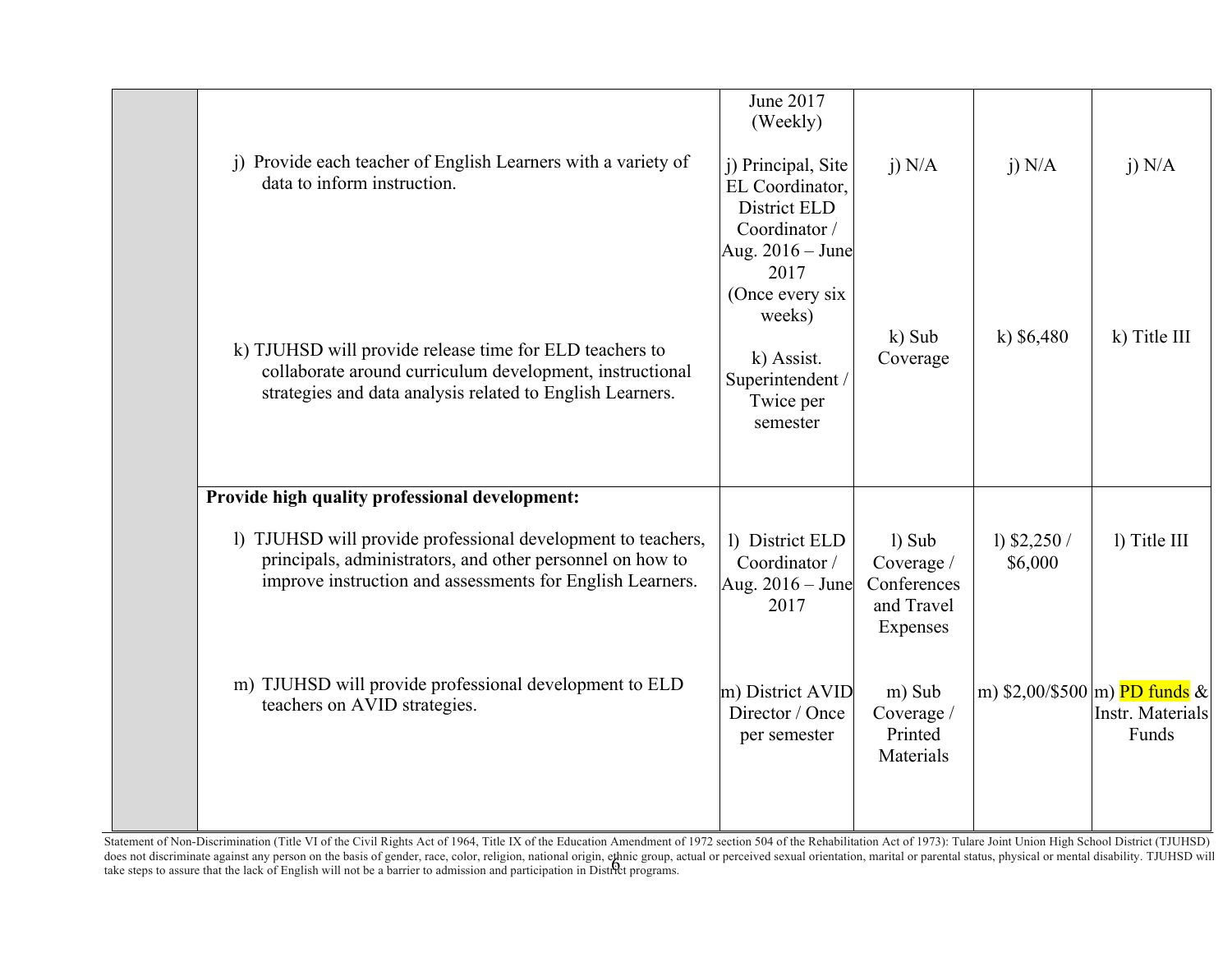|                                  | n) TJUHSD will provide professional development and release<br>time to Social Studies, Math, and Science teachers around<br>using instructional strategies to help develop the oral<br>language of English Learners and better provide them with<br>access to academic content. | n) District ELD<br>Coordinator /<br>Three times per<br>semester       | n) Sub<br>Coverage | n) \$21,364  | n) Title III |  |
|----------------------------------|---------------------------------------------------------------------------------------------------------------------------------------------------------------------------------------------------------------------------------------------------------------------------------|-----------------------------------------------------------------------|--------------------|--------------|--------------|--|
|                                  | o) TJUHSD will provide release time for ELD, Math, Science,<br>and Social Studies teachers to collaborate around data<br>analysis (grades, attendance, etc.), best practices and goal<br>setting related to English Learners.                                                   | o) District ELD<br>Coordinator / Bi-<br>monthly (5 times<br>per year) | o) Sub<br>Coverage | $o)$ \$8,640 | o) Title III |  |
|                                  | Goal 2 Improvement Plan Addendum* (IPA) for items A-B:                                                                                                                                                                                                                          |                                                                       |                    |              |              |  |
| <b>C. Required</b><br>for Year 2 | N/A<br>Please describe the factors contributing to failure to meet desired accountability measures.<br>N/A                                                                                                                                                                      |                                                                       |                    |              |              |  |
|                                  | <b>Goal 2 IPA* for items A-B:</b>                                                                                                                                                                                                                                               |                                                                       |                    |              |              |  |
|                                  | Please describe the factors contributing to failure to meet desired accountability measures.                                                                                                                                                                                    |                                                                       |                    |              |              |  |
| D.<br>Required<br>$\mathbf{E}$   | <b>Factor #1:</b> Limited and inconsistent implementation of integrated ELD in core curricular courses.                                                                                                                                                                         |                                                                       |                    |              |              |  |
|                                  | Factor #2: Limited and inconsistent use of instructional strategies that promote oral language development and access to content in                                                                                                                                             |                                                                       |                    |              |              |  |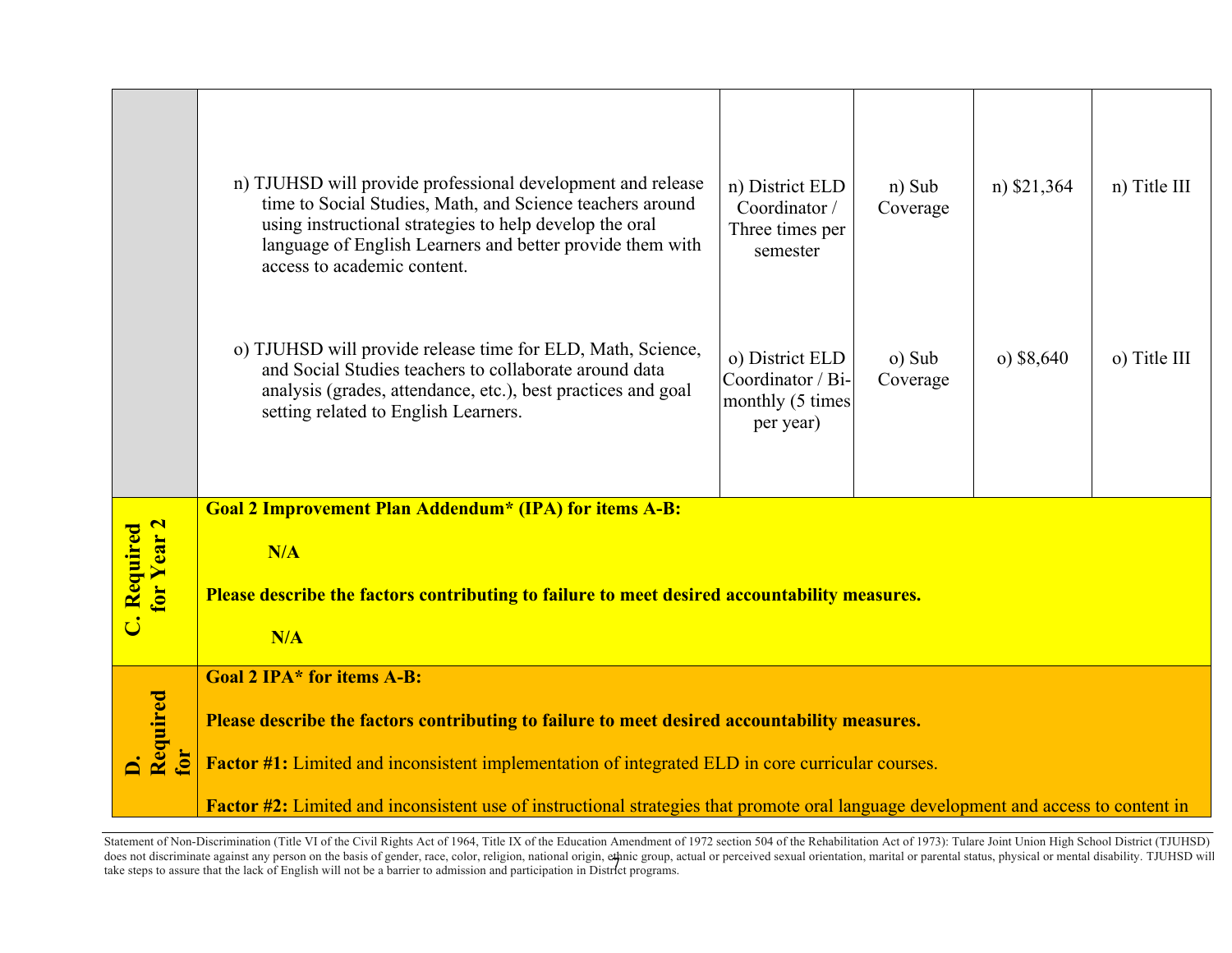college preparatory classes, especially for our Long-Term English Learners.

**Factor #3:** Limited EDGE curriculum that lacks relevance and connectedness to students and does not effectively measure language development.

**Factor #4:** Parent outreach and communication consists of printed or recorded communication. It is essential to make consistent personal phone calls to attract parents to our different events so that they can become a bigger part of the school community and more involved in and informed about their child's education.

| <b>Please describe all required modifications to</b><br>curriculum, program, and method of instruction.                                                                                                                                                                         |                                                                                                                                  |                                               |               |              |
|---------------------------------------------------------------------------------------------------------------------------------------------------------------------------------------------------------------------------------------------------------------------------------|----------------------------------------------------------------------------------------------------------------------------------|-----------------------------------------------|---------------|--------------|
| a) TJUHSD will be piloting the Read 180 curriculum at<br>each comprehensive school site in order to test it's<br>effectiveness in developing the language needs of our<br>English Learners so that we can make a decision on full<br>implementation for the 17-18 school year.  | a) Associate<br>Superintendent,<br><b>District ELD</b><br>Coordinator, EL<br><b>Site Coordinator,</b><br>ELD teachers /<br>Daily | a) Printed and<br>Digital<br><b>Materials</b> | a) $$42,000$  | a) LCFF      |
| b) TJUHSD will provide professional development and<br>release time to Social Studies, Math, and Science teachers<br>around using instructional strategies to help develop the<br>oral language of English Learners and better provide them<br>with access to academic content. | b) District ELD<br>Coordinator /<br>three times per<br>semester                                                                  | b) Sub<br>Coverage                            | b) $$21, 364$ | b) Title III |
| c) TJUHSD will provide release time for ELD, Math,<br>Science, and Social Studies teachers to collaborate around<br>data analysis (grades, attendance, etc.), best practices, and<br>goal setting related to English Learners.                                                  | c) District ELD<br>Coordinator / Bi-<br>monthly (5 times<br>per year)                                                            | c) Sub<br>Coverage                            | c) $$8,640$   | c) Title III |
| d) JUHSD will provide enrichment workshops for parents                                                                                                                                                                                                                          | d) District ELD                                                                                                                  | d) Parent<br>Outreach,                        | d) $$1,000$   | d) Title III |

aoes not aiscriminate against any person on the basis or genaer, race, color, religion, national origin, eginic group, a<br>take steps to assure that the lack of English will not be a barrier to admission and participation in Statement of Non-Discrimination (Title VI of the Civil Rights Act of 1964, Title IX of the Education Amendment of 1972 section 504 of the Rehabilitation Act of 1973): Tulare Joint Union High School District (TJUHSD) does not discriminate against any person on the basis of gender, race, color, religion, national origin, ethnic group, actual or perceived sexual orientation, marital or parental status, physical or mental disability. TJUH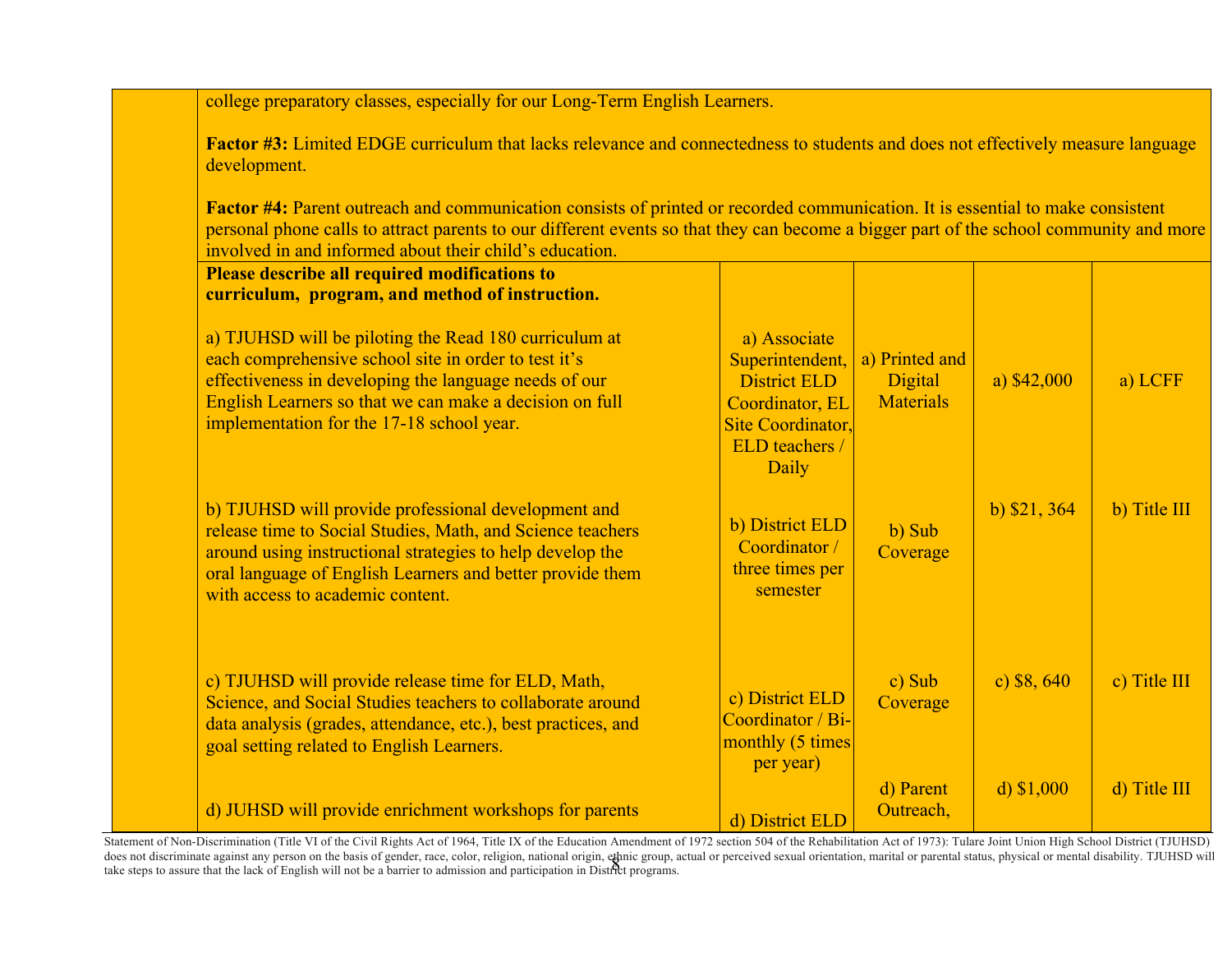| of English Learners, including family literacy.                                                                                                             | Coordinator /<br>Once per<br>semester                                                                  | Printed<br><b>Materials</b> |        |        |
|-------------------------------------------------------------------------------------------------------------------------------------------------------------|--------------------------------------------------------------------------------------------------------|-----------------------------|--------|--------|
| e) Monitor use of Read 180 curriculum, ELD standards<br>implementation in core-curricular classes and<br>instructional time with frequent classroom visits. | $\epsilon$ ) Principal, EL<br><b>Site Coordinator</b><br>Aug. $2016 -$<br><b>June 2017</b><br>(Weekly) | e) N/A                      | e) N/A | e) N/A |

\*Please ensure the Needs Assessment is submitted if LEA is in improvement status Year 2 or beyond.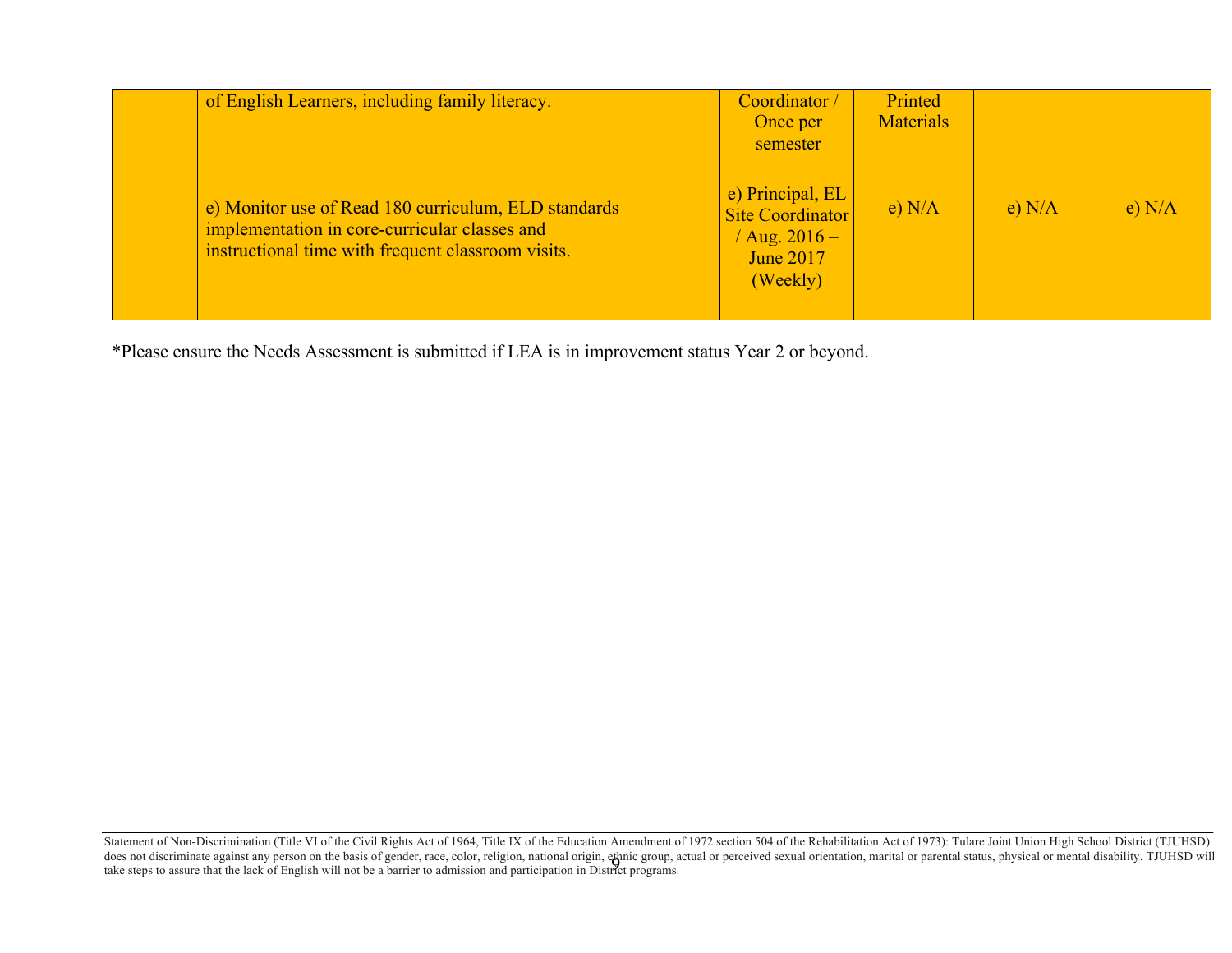|                                      | LEAs receiving or planning to receive Title III EL funding may include                                                                                                                                                                                                                                                                             | Persons                                                                                          | Related                                                   | Estimated               | Funding      |
|--------------------------------------|----------------------------------------------------------------------------------------------------------------------------------------------------------------------------------------------------------------------------------------------------------------------------------------------------------------------------------------------------|--------------------------------------------------------------------------------------------------|-----------------------------------------------------------|-------------------------|--------------|
|                                      | allowable activities.                                                                                                                                                                                                                                                                                                                              | Involved/                                                                                        | Expenditures                                              | Cost                    | Source       |
|                                      |                                                                                                                                                                                                                                                                                                                                                    | Timeline                                                                                         |                                                           |                         |              |
|                                      | Describe all allowable activities chosen by LEA relating to:<br>Supplementary services as part of the language instruction program for<br>EL students                                                                                                                                                                                              |                                                                                                  |                                                           |                         |              |
|                                      | *Please see http://www.cde.ca.gov/sp/el/t3/ELprogrview.asp_for a list<br>of allowable EL activities                                                                                                                                                                                                                                                |                                                                                                  |                                                           |                         |              |
|                                      | a) English Learners not making annual progress towards achieving<br>proficiency on the CELDT will receive academic tutoring.                                                                                                                                                                                                                       | a) Principal,<br>Site EL<br>Coordinator,<br>District ELD<br>Coordinator /                        | a) Teacher Pay<br>Rate per CTA<br>Bargaining<br>Agreement | a) \$25,998             | a) Title III |
|                                      | b) TJUHSD will provide release time for ELD teachers to<br>collaborate around curriculum development, instructional<br>strategies and data analysis related to English Learners.                                                                                                                                                                   | Aug. $2016 -$<br>June 2017<br>(Daily)<br>b) Assist.<br>Superintendent<br>/ Twice per<br>semester | b) Sub<br>Coverage                                        | b) $$6,480$             | b) Title III |
|                                      | c) TJUHSD will provide professional development to teachers,<br>principals, administrators, and other personnel on how to<br>improve instruction and assessments for English Learners.                                                                                                                                                             | c) District ELD<br>Coordinator /<br>Aug. $2016 -$<br>June 2017                                   | c) Sub<br>Coverage /<br>Conferences<br>and Travel         | c) $$2,250/$<br>\$6,000 | c) Title III |
| Allowable Activities<br>$\mathbf{E}$ | d) TJUHSD will provide professional development and release time<br>to Social Studies, Math, and Science teachers around using<br>instructional strategies to help develop the oral language of<br>English Learners and better provide them with access to<br>academic content.<br>e) TJUHSD will provide release time for ELD, Math, Science, and | d) District<br><b>ELD</b><br>Coordinator /<br>three times per<br>semester                        | Expenses<br>d) Sub<br>Coverage                            | d) $$21,364$            | d) Title III |